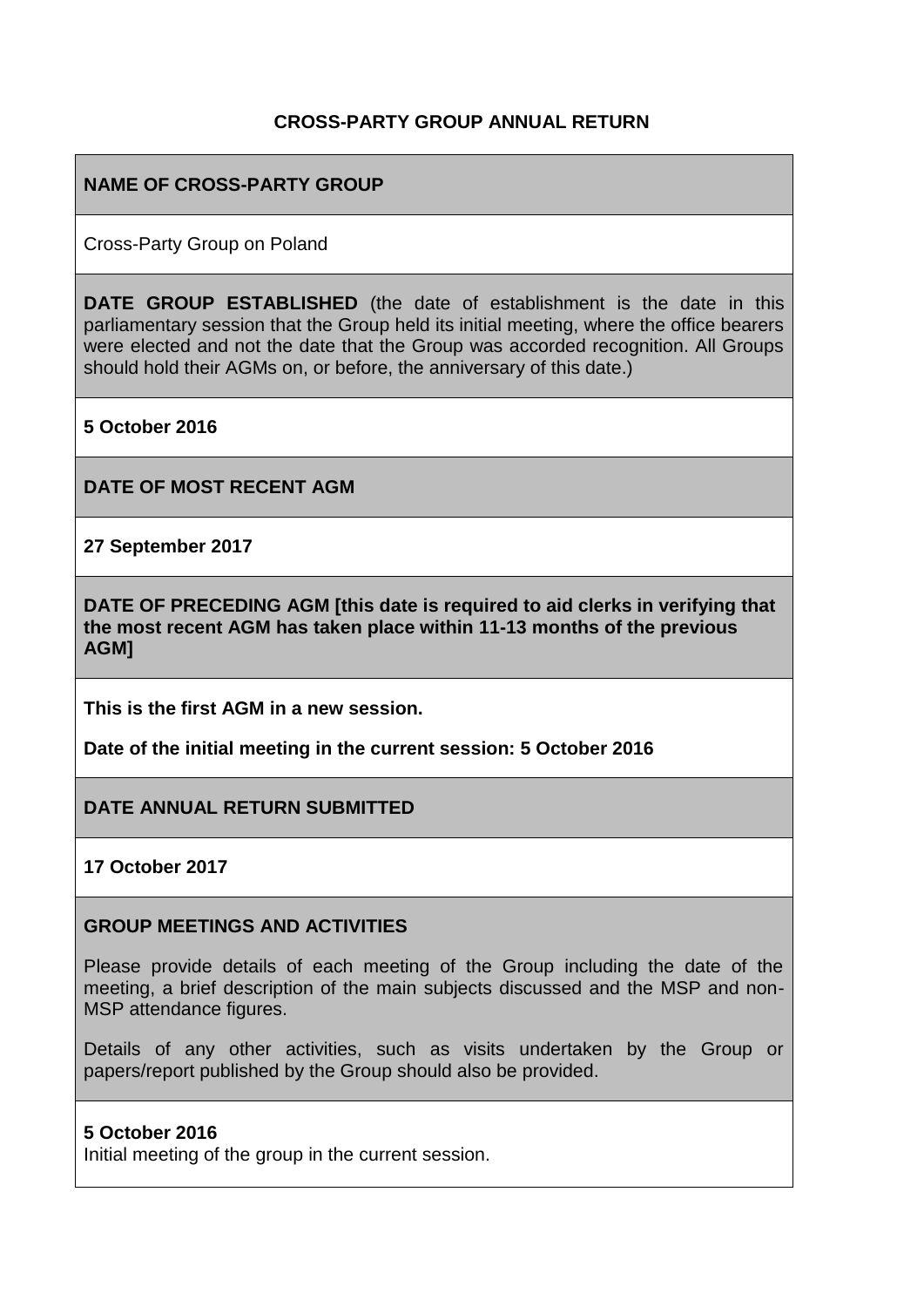Attendance : 3 MSPs, 6 Non-MSPs

- 1) Election of Office Bearers
- 2) Purpose of the Group
- 3) Work Programme for the Year Ahead (short discussion)

## **24 January 2017**

Attendance : 3 MSPs, 38 Non-MSPs

### Guests speakers:

Krystyna Szumelukowa, Convener, Brexit and Beyond Group: the Polish Perspective Magda Czarnecka, Feniks Counselling, Personal Development and Support **Services** 

Topics discussed:

- Polish perspective on Brexit; the role of the Cross Party Group on Poland in addressing the relevant issues with regard to Brexit;
- EU Nationals' Reactions and Long-term Consequences of the EU Referendum Results Study Report by Feniks;
- Contribution of migrants to the UK (Day Without Us is a National Day of Action on 20th Feb 2017);
- Work programme for the year ahead discussion;
- Education: new registration category for Polish teachers permitting the Polish teachers to provisionally register with GTCS and teach in Scottish schools;
- Feniks to work together with NHS and Police Scotland on establishing and tackling the high level of suicide rates among the Polish community in Scotland;
- Success of the Vote. You are at Home campaign (with currently at least 48 757 Polish electors registered to vote in Scotland).

## **14 March 2017**

Exhibition "Scottish Polish Heritage of WWII: Life stories"

The exhibition presented 26 individual stories that were written by the children or grandchildren of men and women who came to Scotland during WWII, fought for our freedom and then settled in Scotland. These stories reflect the changed lives, aims and aspirations of those who survived the war and made a new life in their adopted country of Scotland.

## **23 March 2017**

Attendance : 2 MSPs, 31 Non-MSPs

Guests speakers: Dorota Peszkowska, Vote. You are at Home Campaign Maciej Dokurno, Fife Migrants Forum

Topics discussed:

• The Vote. You Are at Home campaign relaunched. The campaign is aimed at mobilising the Polish community in Scotland to exercise their civil rights and vote in the upcoming local elections.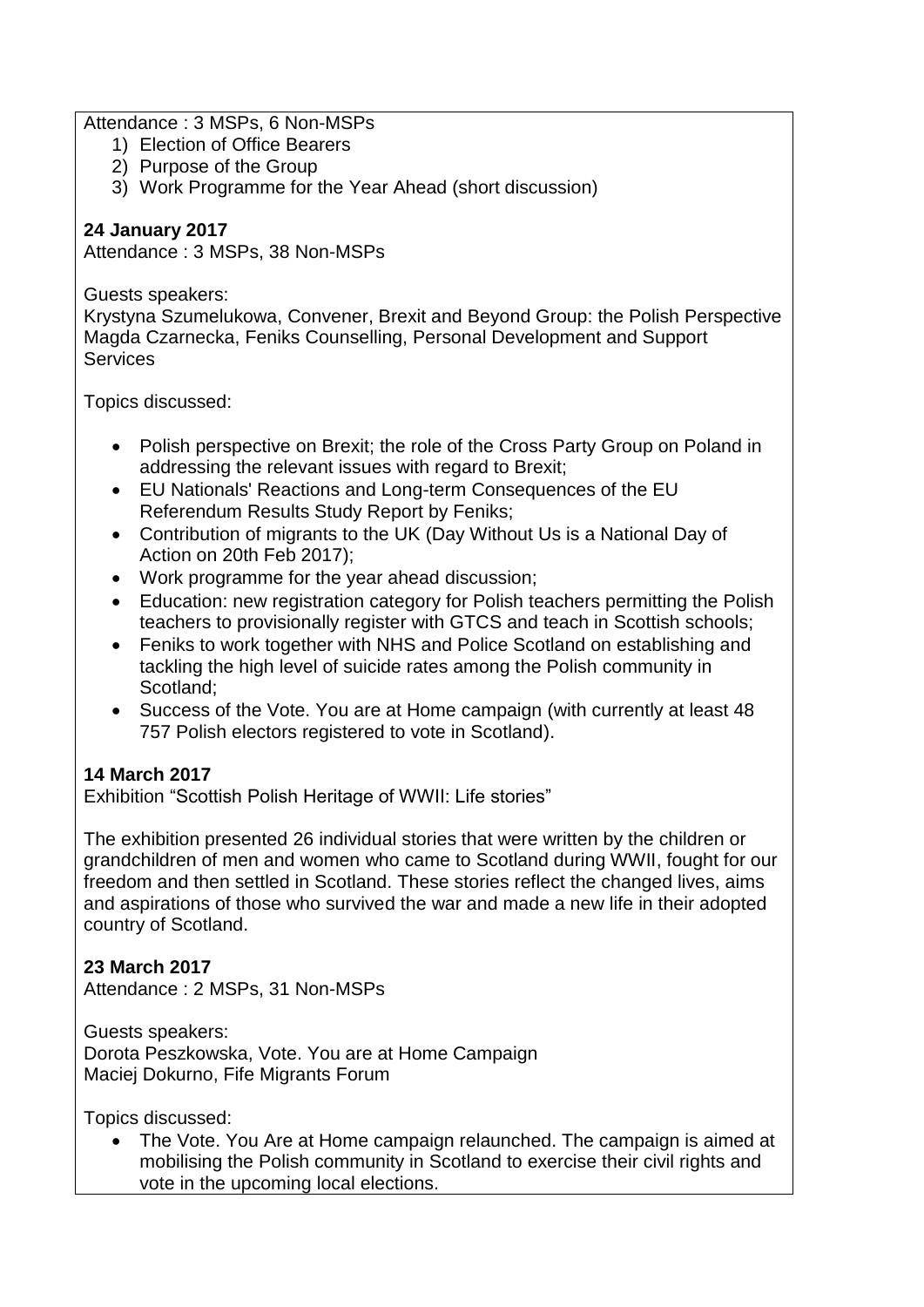- Regional assembly links between Scotland and Poland (Fife and Toruń);
- The first meeting of the Belvedere Forum in Warsaw on March 8/9 2017. This forum has been established as a bi-lateral arrangement between the UK and Polish governments following the visit of the Polish PM and Ministers in the autumn of 2016.
- Polish Business Link Scotland Network:
- Scottish Polish Tartan Festival
- Education group meeting with Mr John Swinney (Deputy First Minister for Education and Skills).

# **21 June 2017**

Attendance: 5 MSPs, 23 Non-MSPs

Guest speaker: Magda Czarnecka, Feniks

Topics discussed:

- 'Polish Suicides in Lothian and Scotland 2012-2016' presentation of the research results, discussion and action planning (Feniks);
- Calling of the General Election on June 8 2017 (Brexit and Beyond group);
- Substantial progress of the campaign led by the Polish Education Committee (PEC), that aims to establish examinations (Highers and Advance Highers) and introduce the Polish language into the mainstream education system in Scotland.

## **27 September 2017**

Attendance: 3 MSPs, 21 Non-MSPs

## **AGM**

Re-election of Office Bearers

Topics discussed:

- Meeting times and time allocation discussion
- General Stanislaw Maczek Memorial Trust campaign

## **MSP MEMBERS OF THE GROUP**

Please provide names and party designation of all MSP members of the Group.

Claire Baker MSP, Scottish Labour

Maree Todd MSP, Scottish National Party

Ivan McKee MSP, Scottish National Party

David Torrance MSP, Scottish National Party

Alexander Stewart MSP, Scottish Conservative and Unionist Party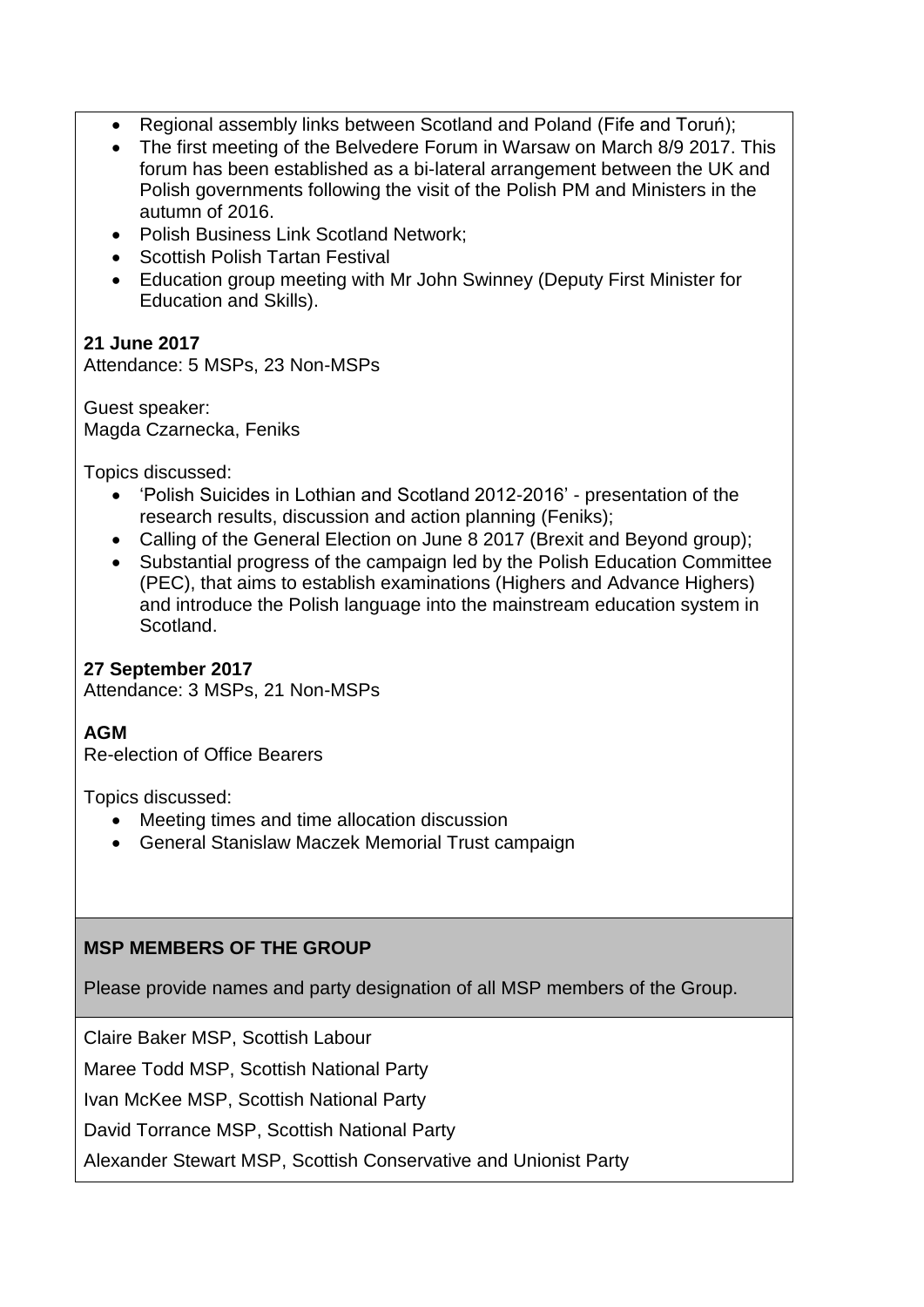Fulton MacGregor MSP, Scottish National Party

### **NON-MSP MEMBERS OF THE GROUP**

For organisational members please provide only the name of the organisation, it is not necessary to provide the name(s) of individuals who may represent the organisation at meetings of the Group.

| <b>Individuals</b> | Dobrawa Jezior<br>Maciej Dokurno<br>Colm Wilson<br>Michael Borland<br>Antony AC Kozlowski<br>Katarzyna Jajszczok<br>Prof. Dr Karin Friedrich                                                                                                                       |
|--------------------|--------------------------------------------------------------------------------------------------------------------------------------------------------------------------------------------------------------------------------------------------------------------|
| Organisations      | Consulate General of the Republic of Poland in Edinburgh<br><b>Fife Migrants Forum</b><br><b>Scottish Polish Cultural Association</b><br><b>Polish Cultural Festival Association</b><br>Polish Social and Educational Society in Glasgow<br>University of Aberdeen |

### **GROUP OFFICE BEARERS**

Please provide names for all office bearers. The minimum requirement is that two of the office bearers are MSPs and one of these is Convener – beyond this it is a matter for the Group to decide upon the office bearers it wishes to have. It is permissible to have more than one individual elected to each office, for example, coconveners or multiple deputy conveners.

| Convener                                                          | Claire Baker MSP; Maree Todd MSP (Co-Conveners) |  |
|-------------------------------------------------------------------|-------------------------------------------------|--|
| <b>Deputy Convener</b>                                            |                                                 |  |
| Secretary                                                         | Dobrawa Jezior                                  |  |
| <b>Treasurer</b>                                                  | N/A                                             |  |
| <b>FINANCIAL BENEFITS OR OTHER BENEFITS RECEIVED BY THE GROUP</b> |                                                 |  |